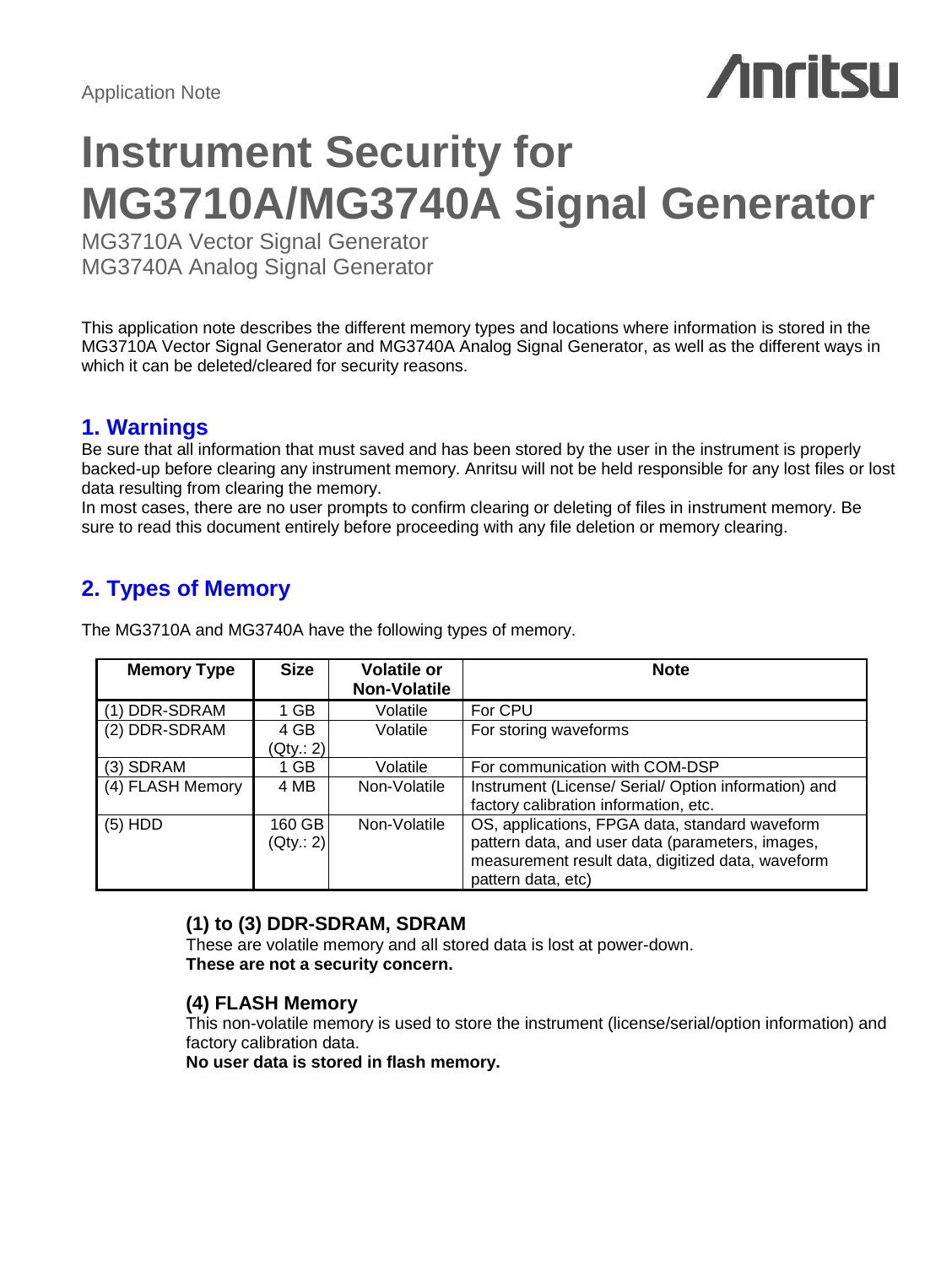## **(5) HDD**

This non-volatile memory stores the:

- Operating system (Windows® XP embedded/ Windows® 7)
- Applications
- FPGA data
- Standard waveform pattern data
- User data

(Instrument states and setups, screen images, measurement result data, digitized data, waveform pattern data, etc.)

The HDD is non-volatile memory so data is **not** lost at power-down.

**The HDD is a security concern.**

## **3. Maintaining Security**

## **Clearing HDD data**

Simply deleting files saved to the internal HDD is insufficient from the security perspective.

To securely delete files, there are several commercial Windows programs to "shred" files using the DoD 5220 standard based on the NSA-approved algorithm.

We recommend deleting files using such programs.

Otherwise, we recommend using the Anritsu Removable HDD option for security as described below.

## **Removable HDD**

When the MG3710A/MG3740A signal generator must be moved from a secure area, the best method for maintaining security is to replace the HDD with another HDD that has never had any sensitive data stored on it. This allows the signal generator to function properly in non-secured areas or at servicing.

The Removable HDD option (Opt-313) is for this purpose.

## **How to remove MG3710A/MG3740A Removable HDD**

<Procedure>

1. Turn OFF the power and remove the power plug from the power outlet.

2. Loosen the two screws shown below and pull out the Removable HDD.